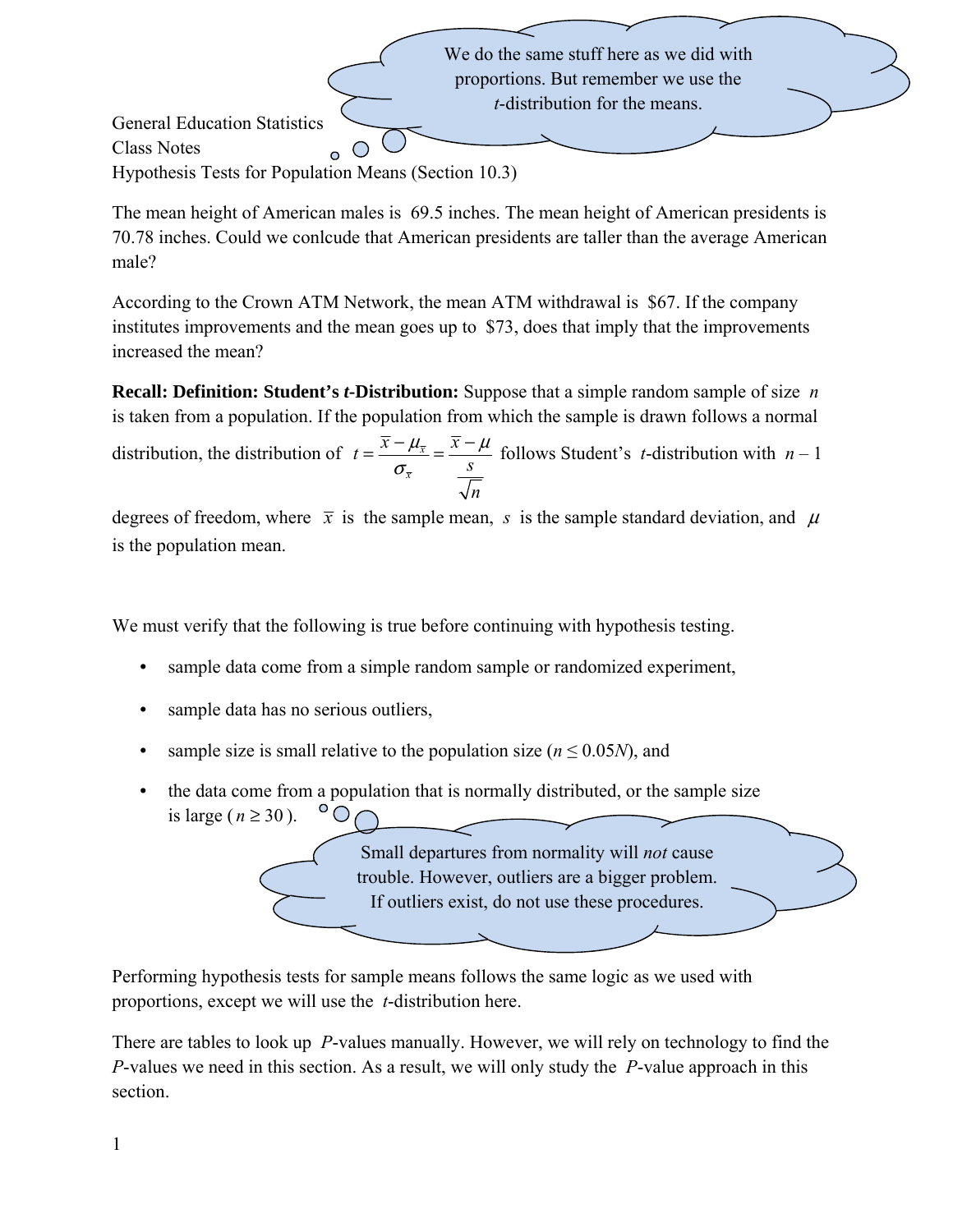#### **Summary of the** *P***-value Approach:**

**Step 1:** Determine the null and alternative hypotheses. Again, the hypotheses can be structured in one of three ways:

1. Equal versus *not* equal hypothesis (**two-tailed test**)



*H*<sub>0</sub>:  $\mu = \mu_0$ *H*<sub>1</sub>:  $\mu > \mu_0$ 

**Step 2:** Select a level of significance, *α*, depending on the seriousness of making a Type I error.

**Step 3:** We *could* compute the test statistic  $t_0 = \frac{x - \mu_0}{\sigma_0} = \frac{x - \mu_0}{\sigma_0}$ *x*  $t_0 = \frac{\overline{x} - \mu_0}{\sigma_{\overline{x}}} = \frac{\overline{x} - \mu_0}{s}$ *n*  $\mu_{0}$   $x - \mu_{0}$  $=\frac{\overline{x} - \mu_0}{\sigma_{\overline{x}}} = \frac{\overline{x} - \mu_0}{s}$  and use Table VII to

approximate the *P*-value. (Table X in the book can be used for more accurate *P*-values.) However, we will exclusively use the calculators or StatCrunch to perform the hypothesis testing. This calculation will be done for us.

**Step 4:** If the *P*-value < *α,* reject the null hypothesis. For an understanding of the *P-*values, we will look quickly at these pictures.



**Step 5:** State the conclusion.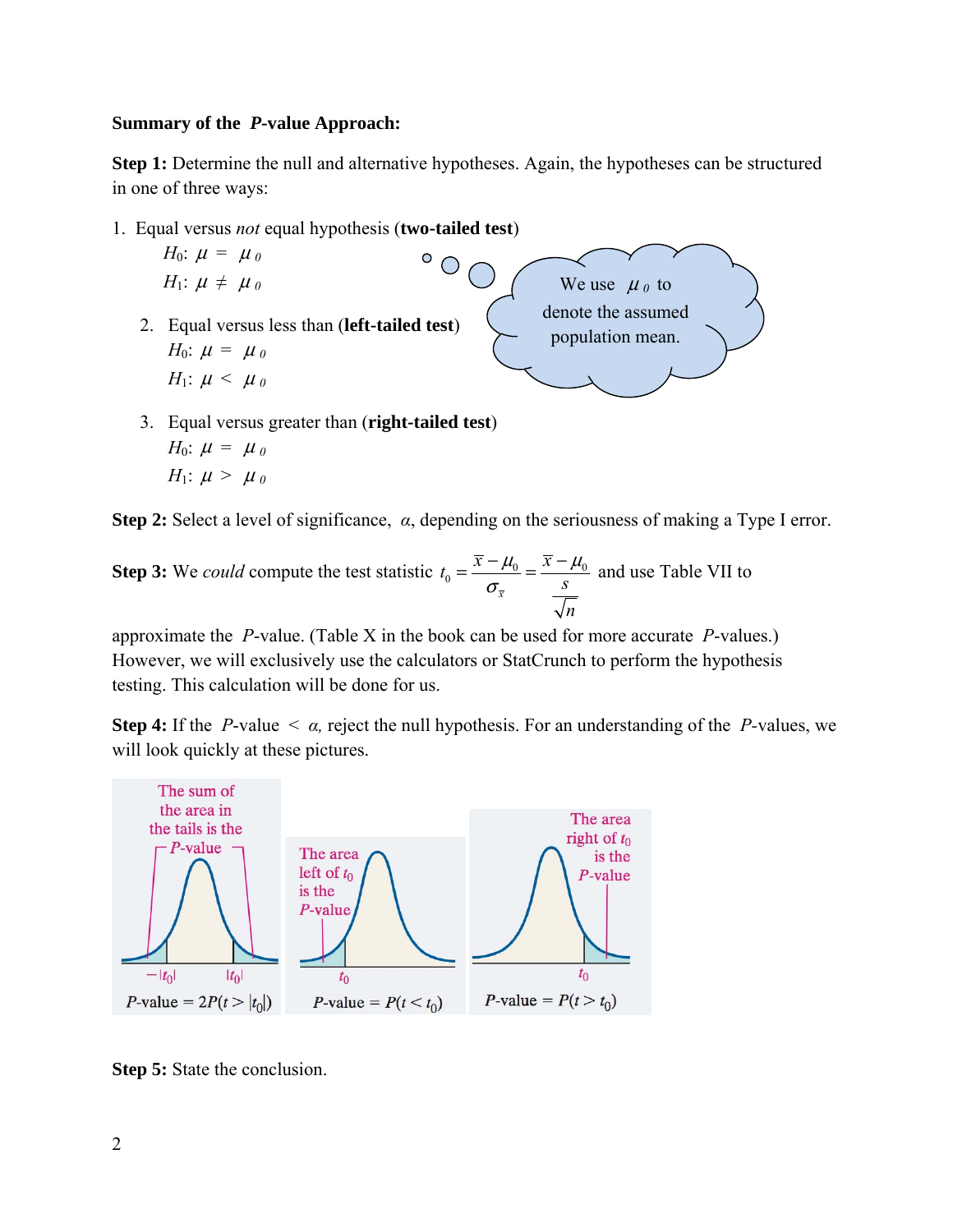expl 1: Do students who learned English and another language simultaneously score worse on the SAT Critical Reading Exam than the general population of test takers? The mean score among all test takers is 501. A random sample of 100 test takers who learned English and another language simultaneously had a mean score of 485 with a standard deviation of 116. Answer the following questions.

a.) Determine the null and alternative hypotheses.

b.) Verify that the requirements to perform the test using the *t*-distribution are satisfied. In other words, is the sample size large? Is the sample random? Are the sample values independent? (It does not appear that we can check that there are no outliers.)

c.) Perform a test at the *α =* 0.01 level. The calculator and StatCrunch instructions follow. What is your conclusion? Write a full sentence.

# **Instructions for TI Calculators:**

1. If needed, enter the raw data in **L1**.

2. Press **STAT**. Arrow over the **TESTS**. Select **2: T-Test**.

3. If you entered data, select **Data**. If not, select **Stats**. Press **ENTER**. If you selected **Stats**, enter the assumed mean as  $\mu_{\theta}$ . Enter the sample mean as  $\bar{x}$ . Enter the sample's standard deviation as *Sx*. Enter the sample size as *n*. The final line will give you a spot to tell it you want a two-tailed, left-tailed, or right-tailed test. (If you selected **Data**, you'll enter  $\mu_0$ , **L1** for **Lists** and 1 for **Freq**.)

4. Finally, select **Calculate** and press **ENTER**. The calculator will output a *t*-value (the test statistic in step 3 on the previous page), the *P*-value we need (shown as *p*), the sample mean and standard deviation, as well as the sample size, presumably to check.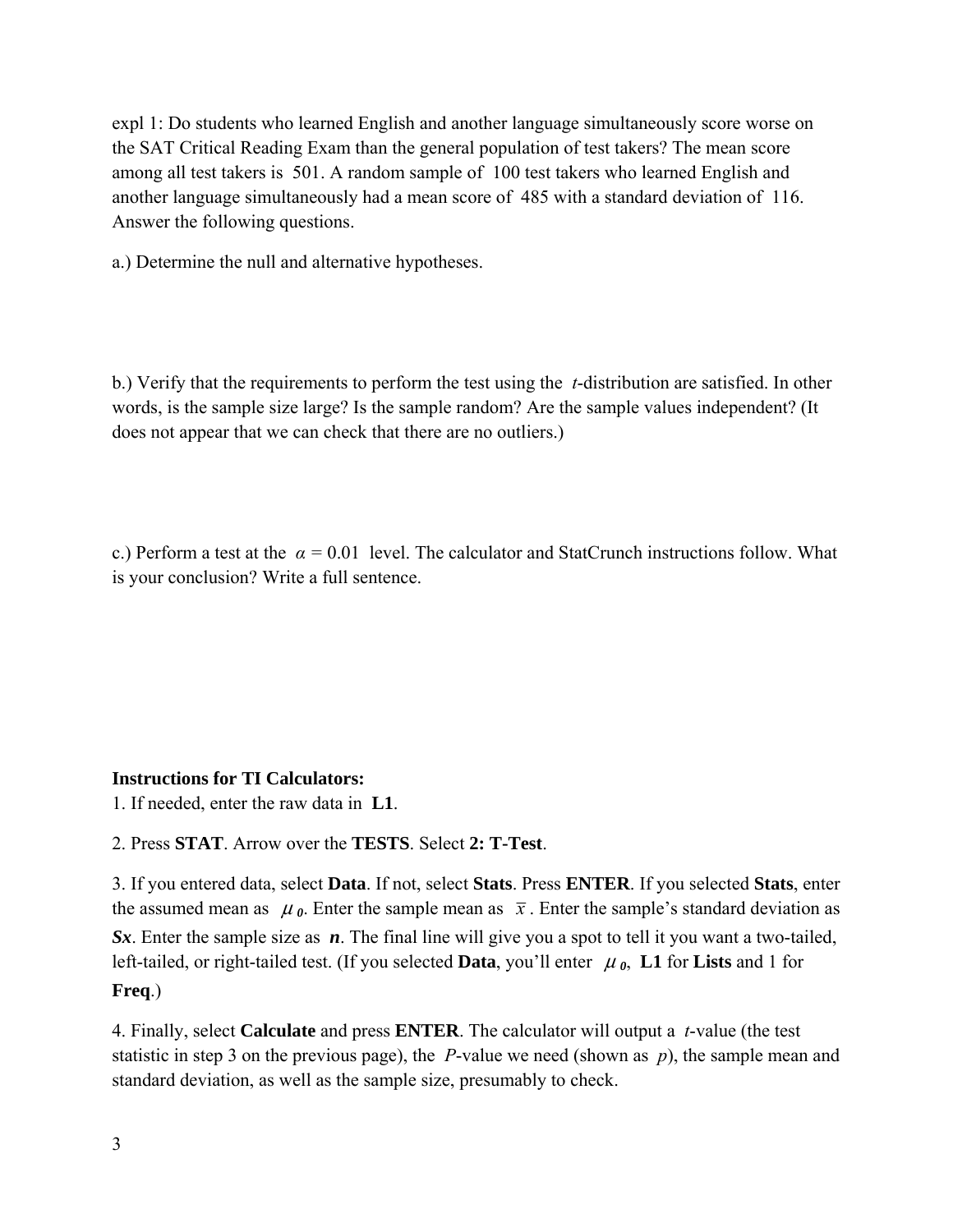expl 2: Calcium is essential to tree growth. In 1990, the concentration of calcium in precipitation in a city in New York was 0.11 milligrams per liter (mg / L). A random sample of ten precipitation dates in 2014 results in the following data. Answer the following questions.

| <b>Concentration of Calcium in Precipitation, Sample Data 2014</b> |       |       |       |       |
|--------------------------------------------------------------------|-------|-------|-------|-------|
| 0.065                                                              | 087.ر | 0.070 | 0.262 | 0.126 |
| 0.183                                                              | 120   | 0.234 | በ 313 | 0.108 |

A normal probability plot shows the data to be roughly normal. A boxplot shows no outliers. Does the sample evidence show that calcium levels have changed since 1990? Use the  $\alpha = 0.01$ level.

#### **Instructions for StatCrunch:**

1. If you have raw data, enter it in the spreadsheet.

### 2. Select **Stat** > **T Stats** > **One Sample**. Then choose **With Data** or **With Summary**.

3. If you chose **With Data**, select the column with the data. If you chose **With Summary**, enter the mean, standard deviation, and sample size. Choose the hypothesis test radio button. Enter the value of the mean stated in the null hypothesis and choose the direction of the alternative hypothesis from the pull-down menu. You can also tell it you want a QQPlot (normal probability plot) and a boxplot.) Click **Compute!**